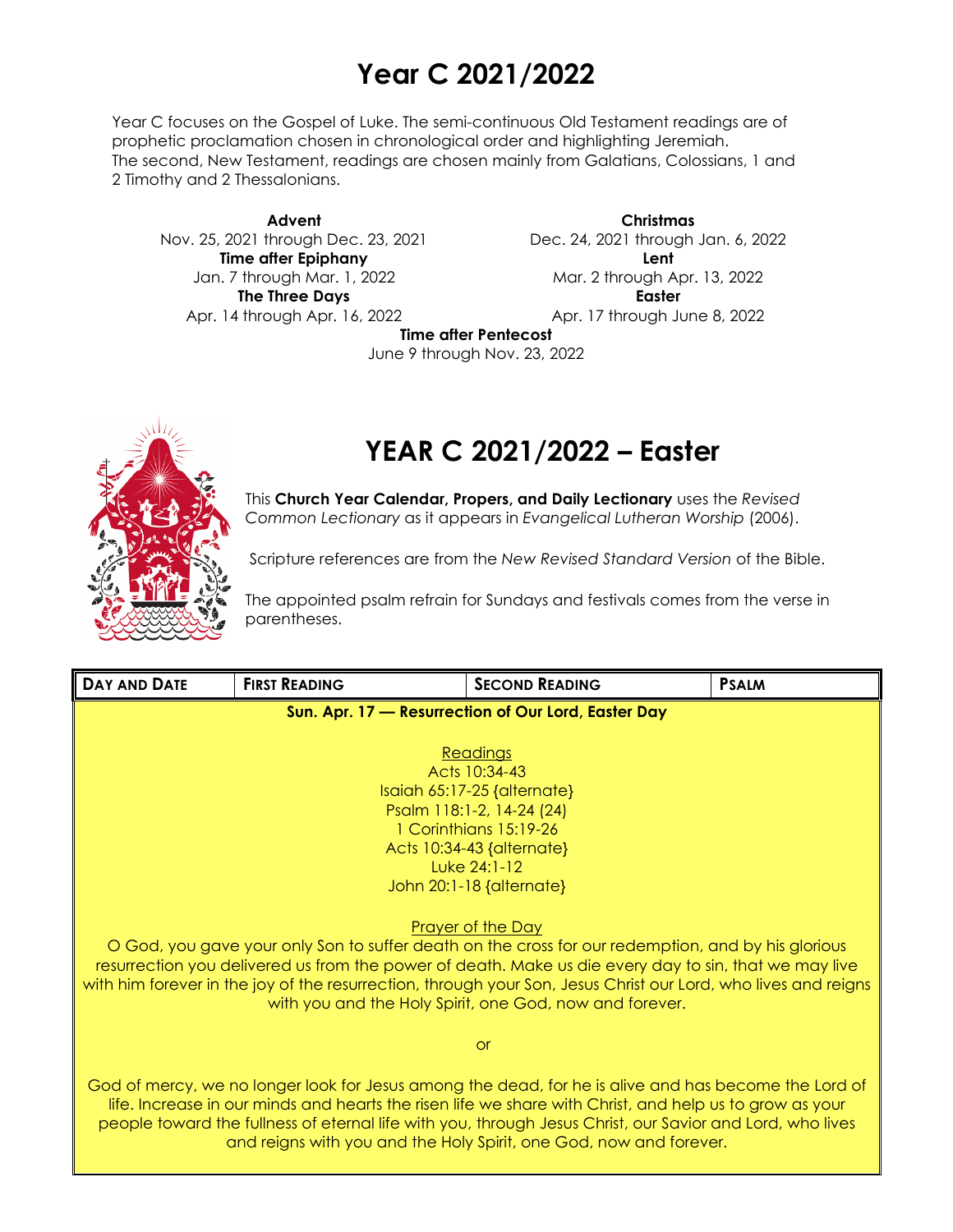Gospel Acclamation Alleluia. Christ, our paschal lamb, I has been sacrificed.

Therefore, let us I keep the feast. Alleluia. (1 Cor. 5:7, 8)

Color: White/Gold

**Sun. Apr. 17 — Resurrection of Our Lord, Easter Evening**

**Readings** 

Isaiah 25:6-9 Psalm 114 (7) 1 Corinthians 5:6b-8 Luke 24:13-49

Prayer of the Day

O God, whose blessed Son made himself known to his disciples in the breaking of bread, open the eyes of our faith, that we may behold him in all his redeeming work, Jesus Christ, our Savior and Lord, who lives and reigns with you and the Holy Spirit, one God, now and forever.

> Gospel Acclamation Alleluia. Our hearts I burn within us while you open to  $\vdash$  us the scriptures. Alleluia. (Luke 24:27)

| Color: White/Gold |                          |                      |                      |  |
|-------------------|--------------------------|----------------------|----------------------|--|
| Mon $-$ Apr 18    | Joshua 10:16-27          | 1 Corinthians 5:6b-8 | Psalm 118:1-2, 14-24 |  |
| Tue $-$ Apr 19    | Judges 4:17-23; 5:24-31a | Revelation 12:1-12   | Psalm 118:1-2, 14-24 |  |
| Wed - Apr 20      | 2 Samuel 6:1-15          | Luke 24:1-12         | Psalm 118:1-2, 14-24 |  |
| Thu $-$ Apr 21    | Samuel 17:1-23           | Acts 5:12-16         | Psalm 150            |  |
| $Fi - Apr 22$     | Samuel 17:19-32          | Acts 5:17-26         | Psalm 150            |  |
| $Sat - Apr 23$    | Samuel 17:32-51          | Luke 24:36-40        | Psalm 150            |  |

**Sun. Apr. 24 — Second Sunday of Easter**

Readings Acts 5:27-32 Psalm 118:14-29 (8) Psalm 150 (6) {alternate} Revelation 1:4-8 John 20:19-31

Prayer of the Day

Almighty and eternal God, the strength of those who believe and the hope of those who doubt, may we, who have not seen, have faith in you and receive the fullness of Christ's blessing, who lives and reigns with you and the Holy Spirit, one God, now and forever.

> Gospel Acclamation Alleluia. Blessed are those who I have not seen and yet have come I to believe. Alleluia. (John 20:29)

| Color: White                    |                 |                   |           |  |
|---------------------------------|-----------------|-------------------|-----------|--|
| Mon $-$ Apr 25                  | Esther $7:1-10$ | Revelation 1:9-20 | Psalm 122 |  |
|                                 |                 | Or                |           |  |
| Mon. Apr. 25 - Mark, Evangelist |                 |                   |           |  |
| Readings<br>Isaiah 52:7-10      |                 |                   |           |  |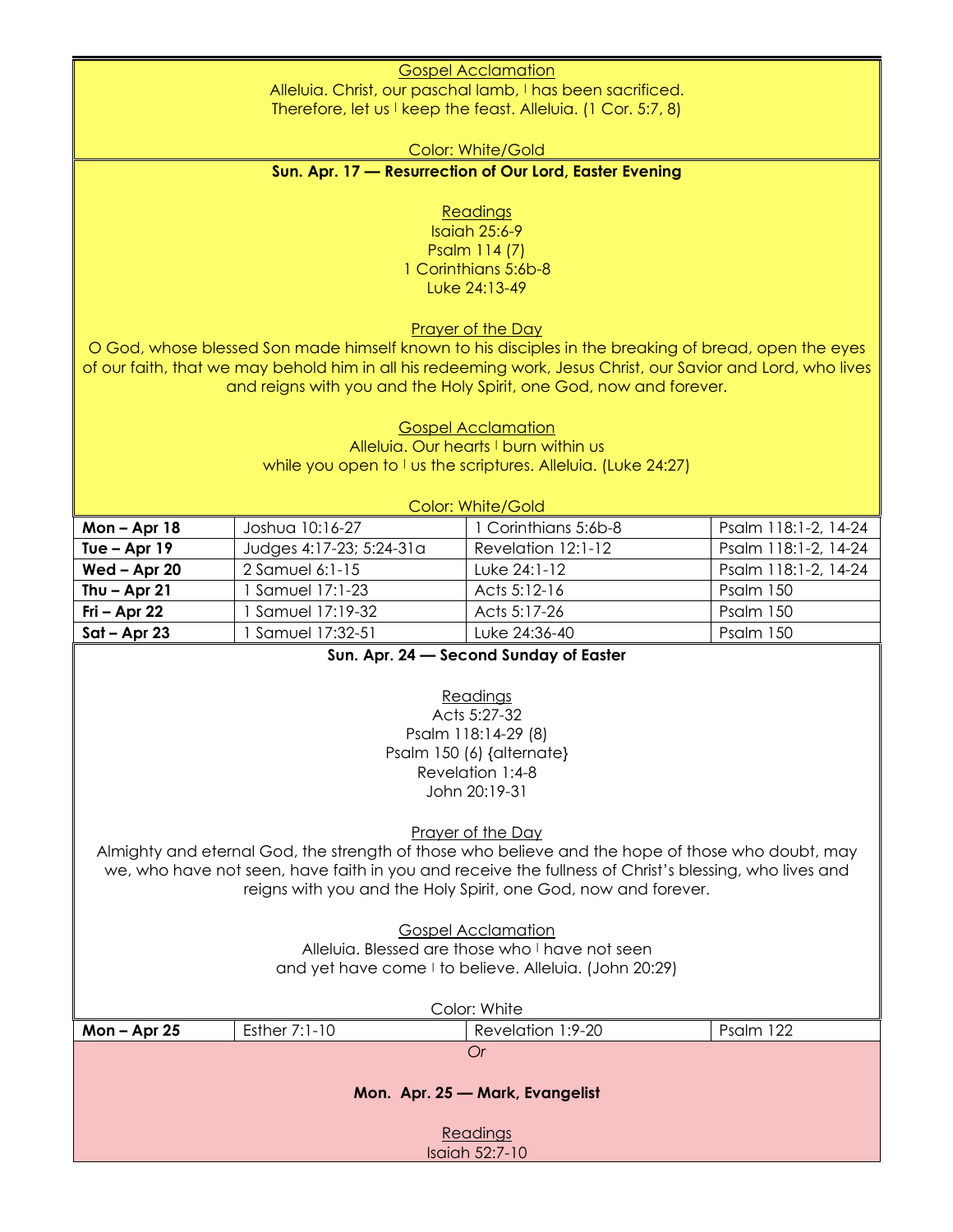## Psalm 57 (9) 2 Timothy 4:6-11, 18 Mark 1:1-15

Prayer of the Day

Almighty God, you have enriched your church with Mark's proclamation of the gospel. Give us grace to believe firmly in the good news of salvation and to walk daily in accord with it, through Jesus Christ, our Savior and Lord, who lives and reigns with you and the Holy Spirit, one God, now and forever.

> Gospel Acclamation Alleluia. This Jesus I God raised up, and of that all of I us are witnesses. Alleluia. (Acts 2:32)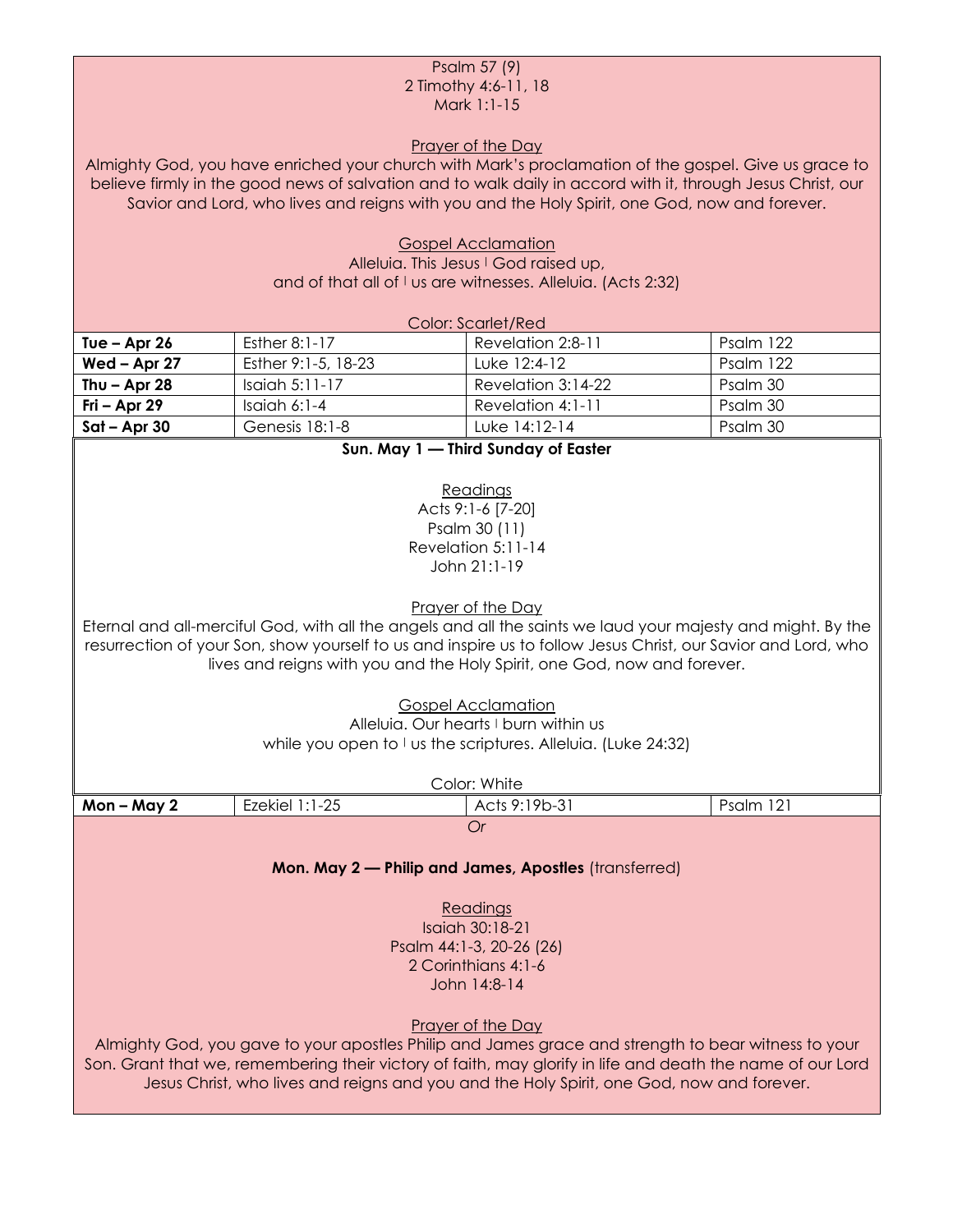|                                                                              | <b>Gospel Acclamation</b> |                                                                                                                                                                                                      |           |  |
|------------------------------------------------------------------------------|---------------------------|------------------------------------------------------------------------------------------------------------------------------------------------------------------------------------------------------|-----------|--|
| Alleluia. You will be my witnesses in Jerusalem, in all Judea I and Samaria, |                           |                                                                                                                                                                                                      |           |  |
|                                                                              |                           | and to the ends I of the earth. Alleluia. (Acts 1:8)                                                                                                                                                 |           |  |
|                                                                              |                           | <b>Color: Scarlet/Red</b>                                                                                                                                                                            |           |  |
| Tue $-$ May 3                                                                | Ezekiel 1:26-2:1          | Acts 26:1-18                                                                                                                                                                                         | Psalm 121 |  |
| Wed - May 4                                                                  | Isaiah 6:1-8              | Luke 5:1-11                                                                                                                                                                                          | Psalm 121 |  |
| Thu $-$ May 5                                                                | Ezekiel 11:1-25           | Revelation 5:1-10                                                                                                                                                                                    | Psalm 23  |  |
| Fri - May 6                                                                  | Ezekiel 20:39-44          | Revelation 6:1-7:4                                                                                                                                                                                   | Psalm 23  |  |
| Sat - May 7                                                                  | Ezekiel 28:25-26          | Luke 12:29-32                                                                                                                                                                                        | Psalm 23  |  |
|                                                                              |                           | Sun. May 8 - Fourth Sunday of Easter                                                                                                                                                                 |           |  |
|                                                                              |                           |                                                                                                                                                                                                      |           |  |
|                                                                              |                           | Readings                                                                                                                                                                                             |           |  |
|                                                                              |                           | Acts 9:36-43                                                                                                                                                                                         |           |  |
|                                                                              |                           | Psalm 23 (1)                                                                                                                                                                                         |           |  |
|                                                                              |                           | Revelation 7:9-17                                                                                                                                                                                    |           |  |
|                                                                              |                           | John 10:22-30                                                                                                                                                                                        |           |  |
|                                                                              |                           |                                                                                                                                                                                                      |           |  |
|                                                                              |                           | Prayer of the Day                                                                                                                                                                                    |           |  |
|                                                                              |                           | O God of peace, you brought again from the dead our Lord Jesus Christ, the great shepherd of the<br>sheep. By the blood of your eternal covenant, make us complete in everything good that we may do |           |  |
|                                                                              |                           | your will, and work among us all that is well-pleasing in your sight, through Jesus Christ, our Savior and                                                                                           |           |  |
|                                                                              |                           | Lord, who lives and reigns with you and the Holy Spirit, one God, now and forever.                                                                                                                   |           |  |
|                                                                              |                           |                                                                                                                                                                                                      |           |  |
|                                                                              |                           | <b>Gospel Acclamation</b>                                                                                                                                                                            |           |  |
| Alleluia. Jesus says, I am I the good shepherd.                              |                           |                                                                                                                                                                                                      |           |  |
| I know my own and my I own know me. Alleluia. (John 10:14)                   |                           |                                                                                                                                                                                                      |           |  |
|                                                                              |                           |                                                                                                                                                                                                      |           |  |
|                                                                              |                           |                                                                                                                                                                                                      |           |  |
|                                                                              |                           | Color: White                                                                                                                                                                                         |           |  |
| Mon-May 9                                                                    | Ezekiel 37:15-28          | Revelation 15:1-4                                                                                                                                                                                    | Psalm 100 |  |
| Tue $-$ May 10                                                               | Ezekiel 45:1-9            | Acts 9:32-35                                                                                                                                                                                         | Psalm 100 |  |
| Wed-May 11                                                                   | Jeremiah 50:17-20         | John 10:31-42                                                                                                                                                                                        | Psalm 100 |  |
| Thu $-$ May 12                                                               | Ezekiel 2:8-3:11          | Revelation 10:1-11                                                                                                                                                                                   | Psalm 148 |  |
| $Fri - May 13$                                                               | Daniel 7:13-14            | Revelation 11:15                                                                                                                                                                                     | Psalm 148 |  |
| Sat - May 14                                                                 | Daniel 7:27               | Revelation 11:16-19                                                                                                                                                                                  | Psalm 148 |  |
|                                                                              |                           | Or                                                                                                                                                                                                   |           |  |
|                                                                              |                           |                                                                                                                                                                                                      |           |  |
|                                                                              |                           | Sat. May 14 - Matthias, Apostle                                                                                                                                                                      |           |  |
|                                                                              |                           |                                                                                                                                                                                                      |           |  |
|                                                                              |                           | Readings                                                                                                                                                                                             |           |  |
|                                                                              |                           | Isaiah 66:1-2                                                                                                                                                                                        |           |  |
|                                                                              |                           | Psalm 56 (12)<br>Acts 1:15-26                                                                                                                                                                        |           |  |
|                                                                              |                           | Luke 6:12-16                                                                                                                                                                                         |           |  |
|                                                                              |                           |                                                                                                                                                                                                      |           |  |
|                                                                              |                           | Prayer of the Day                                                                                                                                                                                    |           |  |
|                                                                              |                           | Almighty God, you chose your faithful servant Matthias to be numbered among the twelve. Grant that                                                                                                   |           |  |
|                                                                              |                           | your church may always be taught and guided by faithful and true pastors, through Jesus Christ our                                                                                                   |           |  |
|                                                                              |                           | shepherd, who lives and reigns with you and the Holy Spirit, one God, now and forever.                                                                                                               |           |  |
|                                                                              |                           |                                                                                                                                                                                                      |           |  |
|                                                                              |                           | <b>Gospel Acclamation</b>                                                                                                                                                                            |           |  |
|                                                                              |                           | Alleluia. You will be my witnesses in Jerusalem, in all Judea I and Samaria,<br>and to the ends I of the earth. Alleluia. (Acts 1:8)                                                                 |           |  |

Color: Scarlet/Red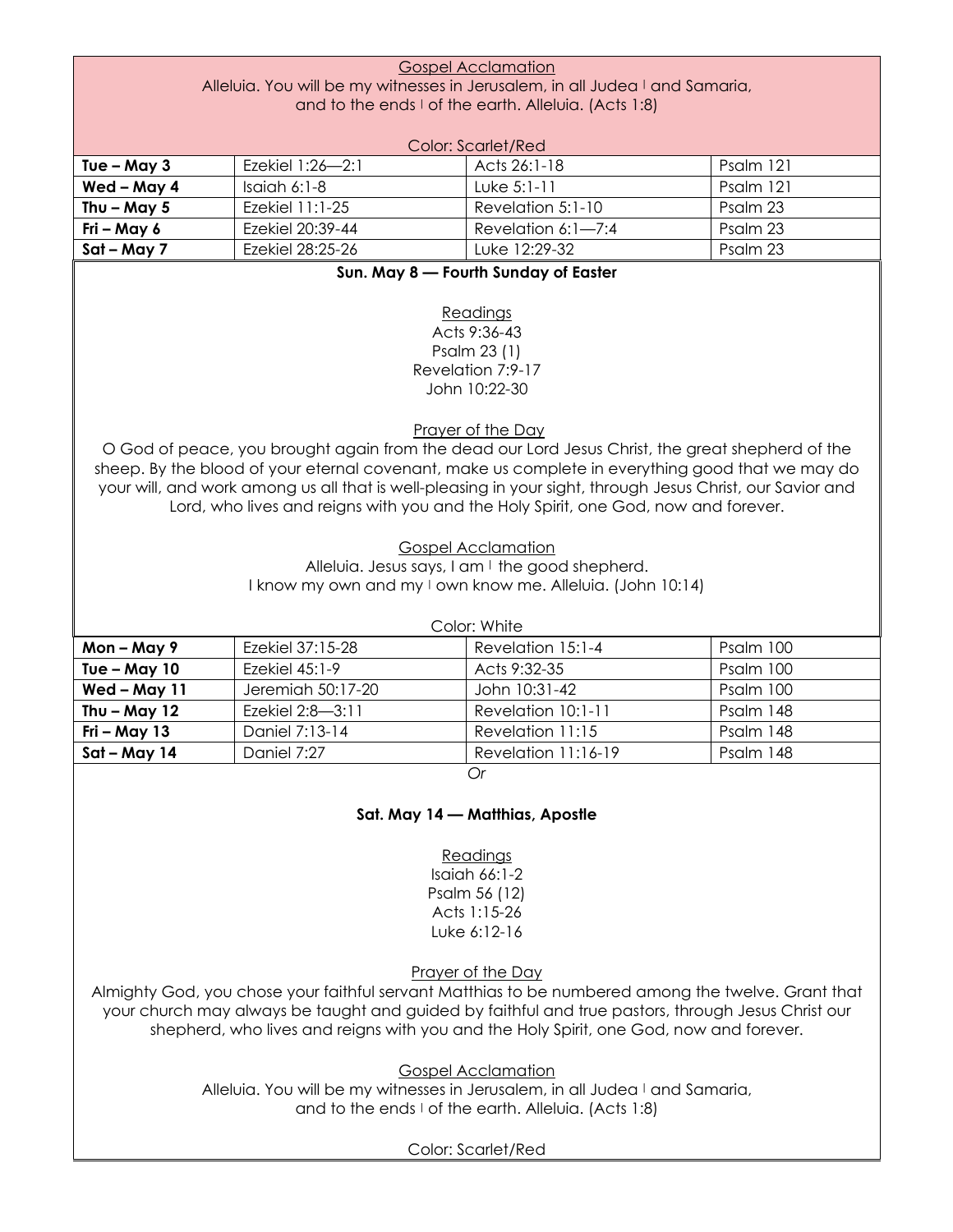# **Sun. May 15 — Fifth Sunday of Easter**

Readings Acts 11:1-18 Psalm 148 (13) Revelation 21:1-6 John 13:31-35

Prayer of the Day

O Lord God, you teach us that without love, our actions gain nothing. Pour into our hearts your most excellent gift of love, that, made alive by your Spirit, we may know goodness and peace, through your Son, Jesus Christ, our Savior and Lord, who lives and reigns with you and the Holy Spirit, one God, now and forever.

Gospel Acclamation

Alleluia. Everyone will know that you are I my disciples if you have love for I one another. Alleluia. (John 13:35)

| Color: White   |                       |               |           |  |
|----------------|-----------------------|---------------|-----------|--|
| Mon-May 16     | Samuel 20:1-23, 35-42 | Acts 11:19-26 | Psalm 133 |  |
| Tue $-$ May 17 | 2 Samuel 1:4-27       | Acts 11:27-30 | Psalm 133 |  |
| Wed - May 18   | Leviticus 19:9-18     | Luke 10:25-28 | Psalm 133 |  |
| Thu $-$ May 19 | Proverbs 2:1-5        | Acts 15:36-41 | Psalm 67  |  |
| Fri – May 20   | Proverbs 2:6-8        | Acts 16:1-8   | Psalm 67  |  |
| Sat – May 21   | Proverbs 2:9-15       | Luke 19:1-10  | Psalm 67  |  |

## **Sun. May 22 — Sixth Sunday of Easter**

#### Readings

Acts 16:9-15 Psalm 67 (4) Revelation 21:10, 22—22:5 John 14:23-29 John 5:1-9 {alternate}

Prayer of the Day

Bountiful God, you gather your people into your realm, and you promise us food from your tree of life. Nourish us with your word, that empowered by your Spirit we may love one another and the world you have made, through Jesus Christ, our Savior and Lord, who lives and reigns with you and the Holy Spirit, one God, now and forever.

Gospel Acclamation

Alleluia. Those who love me will keep my word, and my Fa- I ther will love them, and we will come to them and make our I home with them. Alleluia. (John 14:23)

| Color: White                        |                       |                       |          |  |
|-------------------------------------|-----------------------|-----------------------|----------|--|
| Mon – May 23                        | 1 Chronicles 12:16-22 | Revelation 21:5-14    | Psalm 93 |  |
| Tue - May 24                        | 2 Chronicles 15:1-15  | Revelation $21:15-22$ | Psalm 93 |  |
| Wed $-$ May 25                      | 2 Chronicles 34:20-33 | Luke 2:25-38          | Psalm 93 |  |
| Thu. May 26 - Ascension of Our Lord |                       |                       |          |  |
| Readings<br>Acts $1:1-11$           |                       |                       |          |  |
| Psalm 47 (5)                        |                       |                       |          |  |
| Psalm 93 (2) {alternate}            |                       |                       |          |  |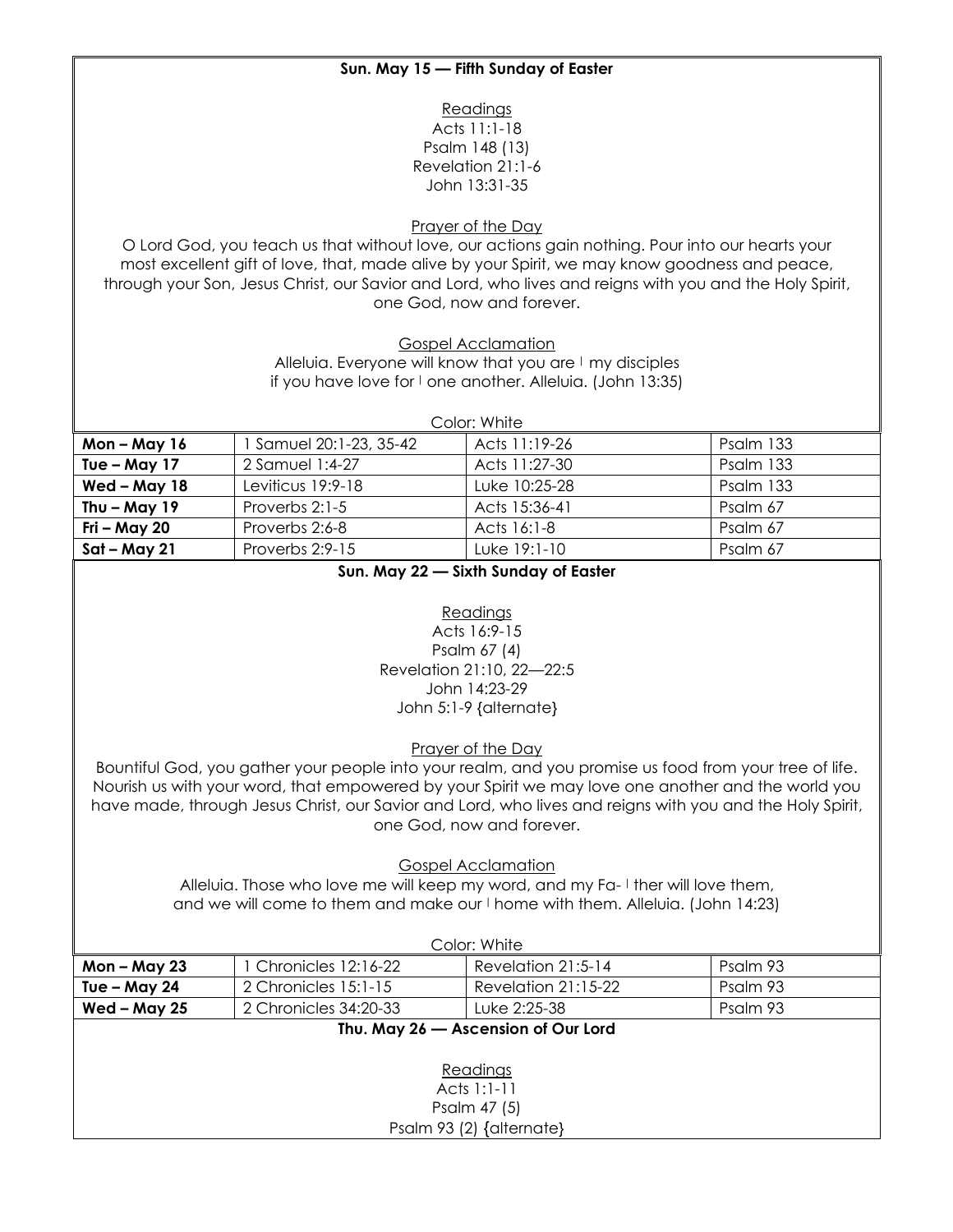#### Ephesians 1:15-23 Luke 24:44-53

## Prayer of the Day

Almighty God, your only Son was taken into the heavens and in your presence intercedes for us. Receive us and our prayers for all the world, and in the end bring everything into your glory, through Jesus Christ, our Sovereign and Lord, who lives and reigns with you and the Holy Spirit, one God, now and forever.

or

Almighty God, your blessed Son, our Savior Jesus Christ, ascended far above all heavens that he might fill all things. Mercifully give us faith to trust that, as he promised, he abides with us on earth to the end of time, who lives and reigns with you and the Holy Spirit, one God, now and forever.

> Gospel Acclamation Alleluia. Go and make disciples of all nations, I says the Lord; I am with you always, to the end I of the age. Alleluia. (Matt. 28:19, 20)

> > Color: White

| _ _ _ _ _ _ _ _ _ _ _ _ _ _ |                 |                   |          |
|-----------------------------|-----------------|-------------------|----------|
| Fri – May 27                | Exodus 33:12-17 | Revelation 22:6-9 | Psalm 97 |
| Sat – May 28                | Exodus 33:18-23 | . 1:14-18<br>John | Psalm 97 |

## **Sun. May 29 — Seventh Sunday of Easter**

Readings Acts 16:16-34 Psalm 97 (12) Revelation 22:12-14, 16-17, 20-21 John 17:20-26

Prayer of the Day

O God, form the minds of your faithful people into your one will. Make us love what you command and desire what you promise, that, amid all the changes of this world, our hearts may be fixed where true joy is found, your Son, Jesus Christ our Lord, who lives and reigns with you and the Holy Spirit, one God, now and forever.

> Gospel Acclamation Alleluia. I will not leave you orphaned, I says the Lord. I am com- I ing to you. Alleluia. (John 14:18)

| Color: White                                                       |  |  |  |  |  |
|--------------------------------------------------------------------|--|--|--|--|--|
| Acts 16:35-40<br>Exodus 40:16-38<br>Psalm 29<br>Mon – May 30       |  |  |  |  |  |
| Acts 26:19-29<br>Psalm 29<br>2 Chronicles 5:2-14<br>  Tue – May 31 |  |  |  |  |  |
|                                                                    |  |  |  |  |  |

## **Fri. May 31 — Visit of Mary to Elizabeth**

Readings 1 Samuel 2:1-10 Psalm 113 Romans 12:9-16b Luke 1:39-57

Prayer of the Day

Mighty God, by whose grace Elizabeth rejoiced with Mary and greeted her as the mother of the Lord: look with favor on your lowly servants that, with Mary, we may magnify your holy name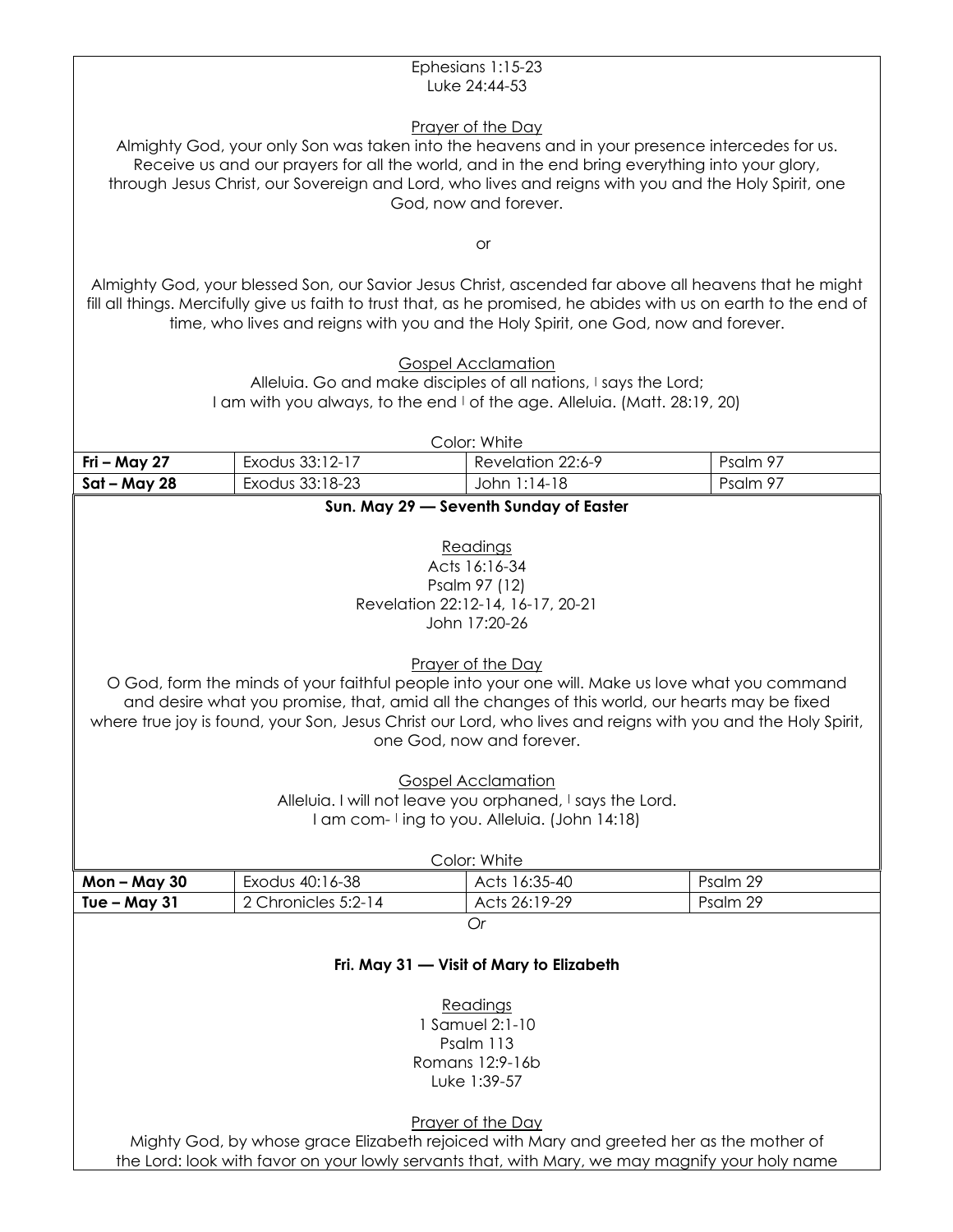and rejoice to acclaim her Son as our Savior, who lives and reigns with you and the Holy Spirit, one God, now and forever.

## Gospel Acclamation

Alleluia. My soul magni- I fies the Lord, and my spirit rejoices in I God my Savior. Alleluia. (Luke 1:47)

Color: White

| Wed-Jun 1     | Ezekiel 3:12-21    | Luke 9:18-27      | Psalm 29             |
|---------------|--------------------|-------------------|----------------------|
| Thu $-$ Jun 2 | $Isai0th 32:11-17$ | Galatians 5:16-25 | Psalm 104:24-34, 35b |
| Fri – Jun $3$ | - Isaiah 44:1-4    | Galatians 6:7-10  | Psalm 104:24-34, 35b |
| Sat – Jun 4   | 2 Kings 2:1-15a    | Luke 1:5-17       | Psalm 104:24-34, 35b |
|               |                    | $\sim$            |                      |

*Or*

## **Sat. June 4 — Vigil of Pentecost**

**Readings** Exodus 19:1-9 Acts 2:1-11{alternate} Psalm 33:12-22 (20) Psalm 130 (4) {alternate} Romans 8:14-17, 22-27 John 7:37-39

Prayer of the Day

Almighty and ever-living God, you fulfilled the promise of Easter by sending the gift of your Holy Spirit. Look upon your people gathered in prayer, open to receive the Spirit's flame. May it come to rest in our hearts and heal the divisions of word and tongue, that with one voice and one song we may praise your name in joy and thanksgiving; through Jesus Christ, our Savior and Lord, who lives and reigns with you and the Holy Spirit, one God, now and forever.

Gospel Acclamation

Alleluia. Come, Holy Spirit, fill the hearts I of your faithful, and kindle in us the fire I of your love. Alleluia.

Color: Red

#### **Sun. June 5 — Day of Pentecost**

#### Readings

Acts 2:1-21 Genesis 11:1-9 {alternate} Psalm 104:24-34, 35b (30) Romans 8:14-17 Acts 2:1-21 {alternate} John 14:8-17 [25-27]

#### Prayer of the Day

God our creator, the resurrection of your Son offers life to all the peoples of earth. By your Holy Spirit, kindle in us the fire of your love, empowering our lives for service and our tongues for praise, through Jesus Christ, our Savior and Lord, who lives and reigns with you and the Holy Spirit, one God, now and forever.

Gospel Acclamation

Alleluia. Come, Holy Spirit, fill the hearts I of your faithful, and kindle in us the fire I of your love. Alleluia.